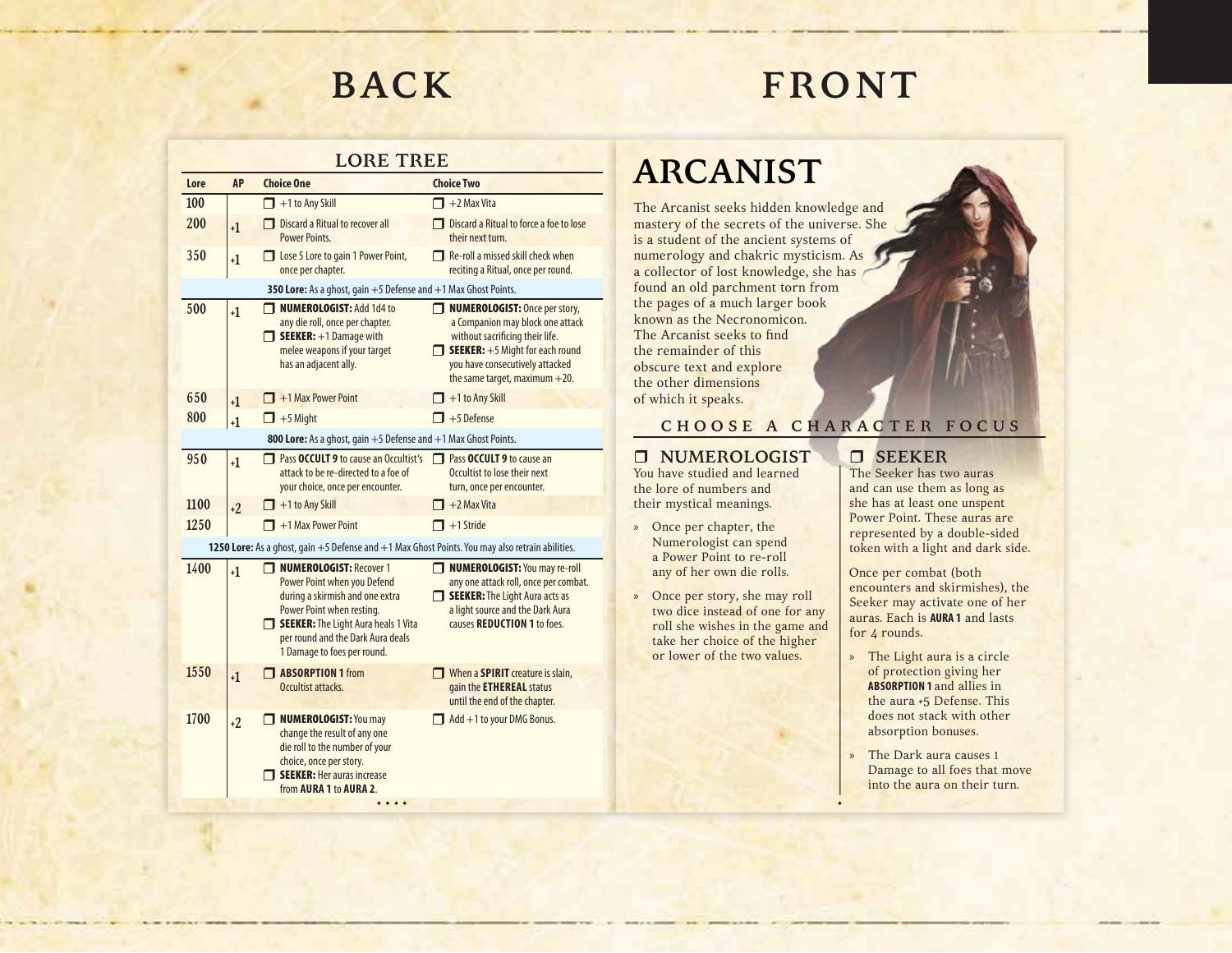## **INSIDE RIGHT**

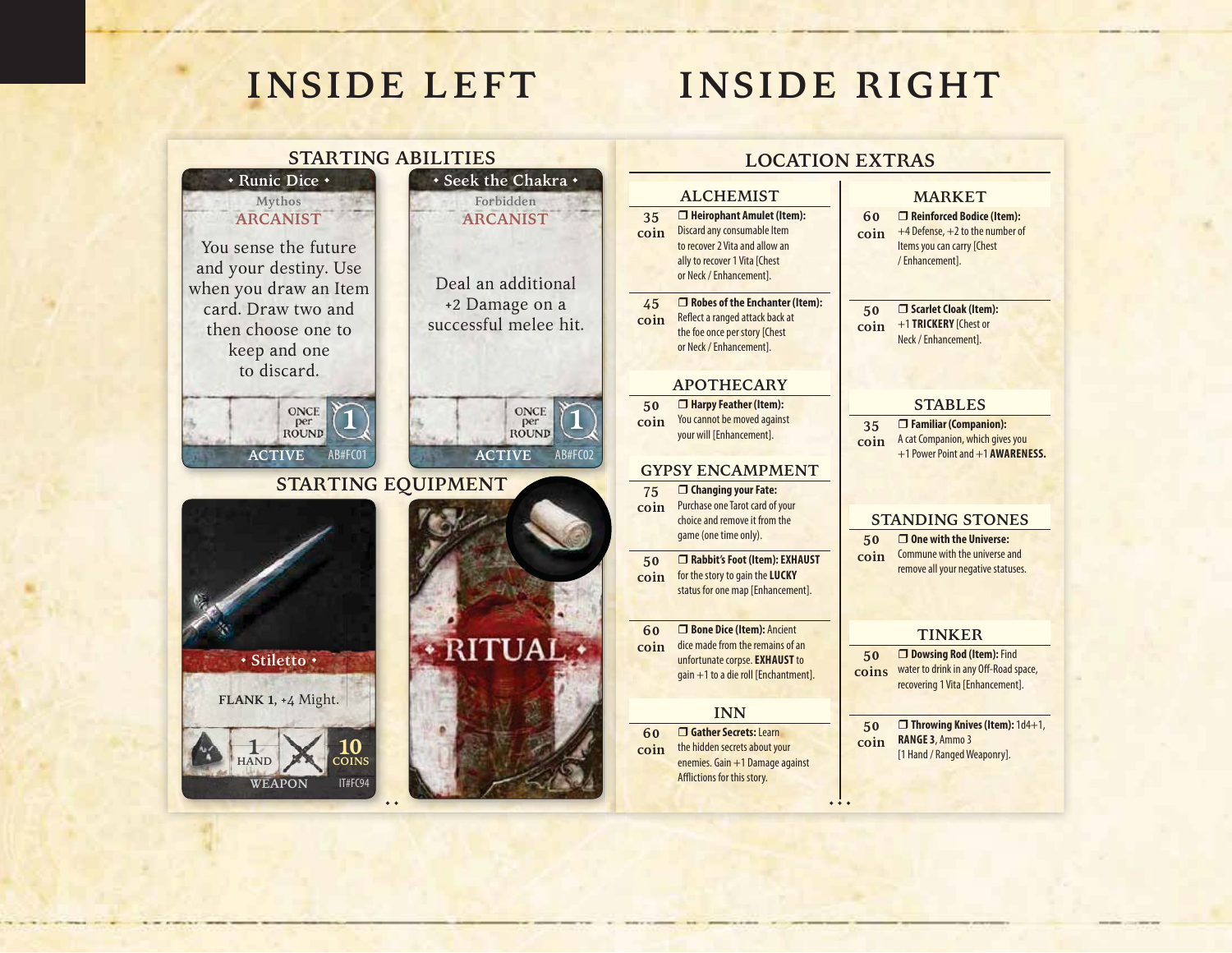## **FRONT**

#### **LORE TREE**

| Lore | <b>AP</b> | <b>Choice One</b>                                                                                                                                                                                       | <b>Choice Two</b>                                                                                                                                                   |
|------|-----------|---------------------------------------------------------------------------------------------------------------------------------------------------------------------------------------------------------|---------------------------------------------------------------------------------------------------------------------------------------------------------------------|
| 100  |           | $\Box$ +1 to Any Skill                                                                                                                                                                                  | +2 Max Vita                                                                                                                                                         |
| 200  | $+1$      | Discard any consumable Item to<br>recover 2 Vita.                                                                                                                                                       | When you Barter at the Market in town,<br>you may draw two Items instead of one.                                                                                    |
| 350  | $+1$      | $+5$ Might                                                                                                                                                                                              | $+5$ Defense                                                                                                                                                        |
|      |           | 350 Lore: As a ghost, gain $+5$ Defense and $+1$ Max Ghost Points.                                                                                                                                      |                                                                                                                                                                     |
| 500  | $+1$      | <b>SCHOLAR:</b> You may attempt<br>to make any check an ally<br>just failed, once per story.<br>EXPLORER: If you drop below 1<br>Vita, pass ARCHEOLOGY 10 to stay<br>alive with 1 Vita, once per story. | <b>SCHOLAR:</b> Receive $a + 2$ on any one<br><b>SPEECH</b> check, once per story.<br><b>EXPLORER:</b> You may avoid taking<br>damage from a Snare, once per story. |
| 650  | $+1$      | +1 Max Power Point                                                                                                                                                                                      | +1 to Any Skill                                                                                                                                                     |
| 800  | $+1$      | Gain +4 Lore every round<br>you hit an Affliction.                                                                                                                                                      | Make one Mortal foe <b>SPOOKED 5</b> ,<br>once per combat.                                                                                                          |
|      |           | <b>800 Lore:</b> As a ghost, gain $+5$ Defense and $+1$ Max Ghost Points.                                                                                                                               |                                                                                                                                                                     |
| 950  | $+1$      | Add +1 to your DMG Bonus.                                                                                                                                                                               | $\Box$ +5 Defense and +5 Might                                                                                                                                      |
| 1100 | $+2$      | +1 Damage with Whip-type<br>weapons.                                                                                                                                                                    | +1 Damage with <b>THROWN</b> weapons.                                                                                                                               |
| 1250 |           | When you search with a result of<br>10+, gain one additional Item.                                                                                                                                      | Re-roll a failed search check,<br>once per Adventure Map.                                                                                                           |

**1250 Lore:** As a ghost, gain +5 Defense and +1 Max Ghost Points. You may also retrain your Abilities.

| 1400 | +1 | $\blacksquare$ +1 Stride                                                                                                                                                           | <b>UN-EXHAUST</b> a Whip-type<br>weapon once per combat.                                                                                                              |
|------|----|------------------------------------------------------------------------------------------------------------------------------------------------------------------------------------|-----------------------------------------------------------------------------------------------------------------------------------------------------------------------|
| 1550 |    | <b>SCHOLAR: Gain 2 Skill</b><br>points or 2 Ability points.<br><b>EXPLORER: When brought</b><br>back from Limbo by the<br>gypsies, pass SPEECH 8 to<br>avoid drawing a Tarot card. | <b>SCHOLAR:</b> Increase your Defense<br>bonus from the Scholar focus to $+10$ .<br><b>EXPLORER: Increase your base Might</b><br>bonus against Mortal foes to $+10$ . |
| 1700 | +2 | $\Box$ +2 Max Power Points                                                                                                                                                         | Add +1 to your DMG Bonus.                                                                                                                                             |
|      |    |                                                                                                                                                                                    |                                                                                                                                                                       |

### **ARCHEOLOGIST**

The Archeologist is an explorer and scholar focused on the ancient and the unexplained. He has become convinced that our history has been shaped by beings and forces beyond nature and science. He has traveled far and wide in his quest for knowledge and now explores the depths of the supernatural to gain his answers.



#### **C H O O S E A C H A R A C T E R F O C U S**

•

#### **EXPLORER**

Your insight has been drawn from your extensive travels and interaction with cultures of every kind. You prefer the "rough and tumble" lifestyle learned from tribal peoples and you have an uncanny knack for staying alive.

- » When you successfully pass an **ARCHEOLOGY** check, you recover 2 Vita.
- » Also, due to your extensive knowledge of anthropology, you receive a +5 Might bonus against Mortal foes.

#### **SCHOLAR**

You have obtained your knowledge "academically" from the study of manuscripts, tomes, scrolls, and written histories. Your knowledge of artifacts and relics is unsurpassed, and your wit is peerless. You are driven by your search for knowledge of the obscure and the arcane.

- » I know you! Pass **ARCHEOLOGY <sup>10</sup>**at the beginning of any combat to gain +5 Defense due to the research you have performed on your enemies.
- » Once per story, you may re-roll one skill check.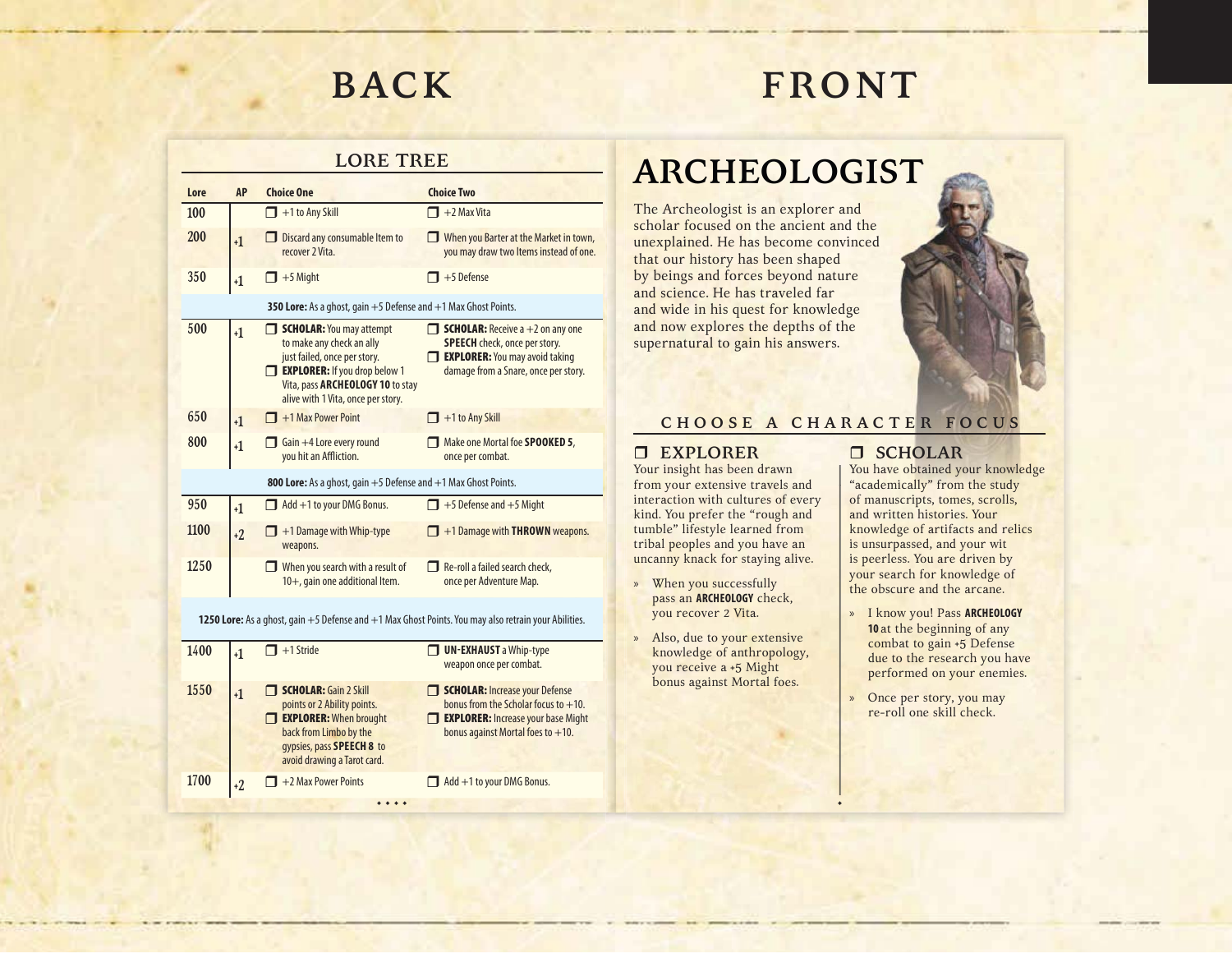**STARTING ABILITIES**

## **INSIDE RIGHT**

### **LOCATION EXTRAS**

#### **ALCHEMIST**

**60coin Book of Lost Symbols (Item): EXHAUST** to add +2 to any skill check once per story [Enhancement].

#### **APOTHECARY**

**40 coin** Recover 2d4 Vita or cure the **Hyperion Salve (Item): SICKENED** status [Consumable].

#### **CHAPEL**

**free Archive Artifact:** Exchange any Artifact for 4d10 coins.

#### **CHURCH OF THE CROSSROADS**

**75 coinResearch:** Once per story, research rare books from the library. Gain 1d4x10 Lore.

#### **GYPSY ENCAMPMENT**

**75 coin** story, automatically succeed at any **Ankh Key (Item):** Once per search roll, or a skill check roll that unlock a door [Enhancement].

#### **STABLES**

 **Falcon (Companion):** The Falcon Companion may make a ranged attack from your space each round for 1d4 Damage. +1 **AWARENESS**.

#### **MARKET**

**60coin Hardened Leather Coat (Item):** +5 Defense and increase the number of Items you can carry by 2 [Chest / Protective].

**40 coin Wide Leather Belt (Item):** +4 Might [Waist / Enhancement].

#### **70 Explorer's Map (Item):**

**coin**When drawing an Off-Road event, you may choose to draw another BEFORE FLIPPING, discarding the first [Enhancement].

#### **TINKER**

**50 coin Armguard Bracers (Item):** +3 Defense. **EXHAUST** to re-roll a missed attack [Arms / Protective].

**65 coin Barbed Whip (Item):** 1d6, **RANGE 2**. **EXHAUST** to re-roll a missed attack [1 Hand / Melee Weaponry].

**100coin Steel Chain Whip (Item):** 1d6+1, **RANGE 2**. **EXHAUST** to attack again with this weapon [2 Hands / Melee Weaponry].

**50 coin Steel Toed Boots (Item): EXHAUST** to make an additional attack against your current target. 1d4+1 Damage [Feet / Enhancement].



**• Crack the Whip •**

**Explore ARCHEOLOGIST**



**100coin**

• • •

#### used once more before it is discarded. Only one Item at a time can be placed on

AB#FC04

2

this card.

**PASSIVE**

**• Iconographer •**

**Explore \* Cook**

**COINS**

IT#FC96

• •

**WEAPON**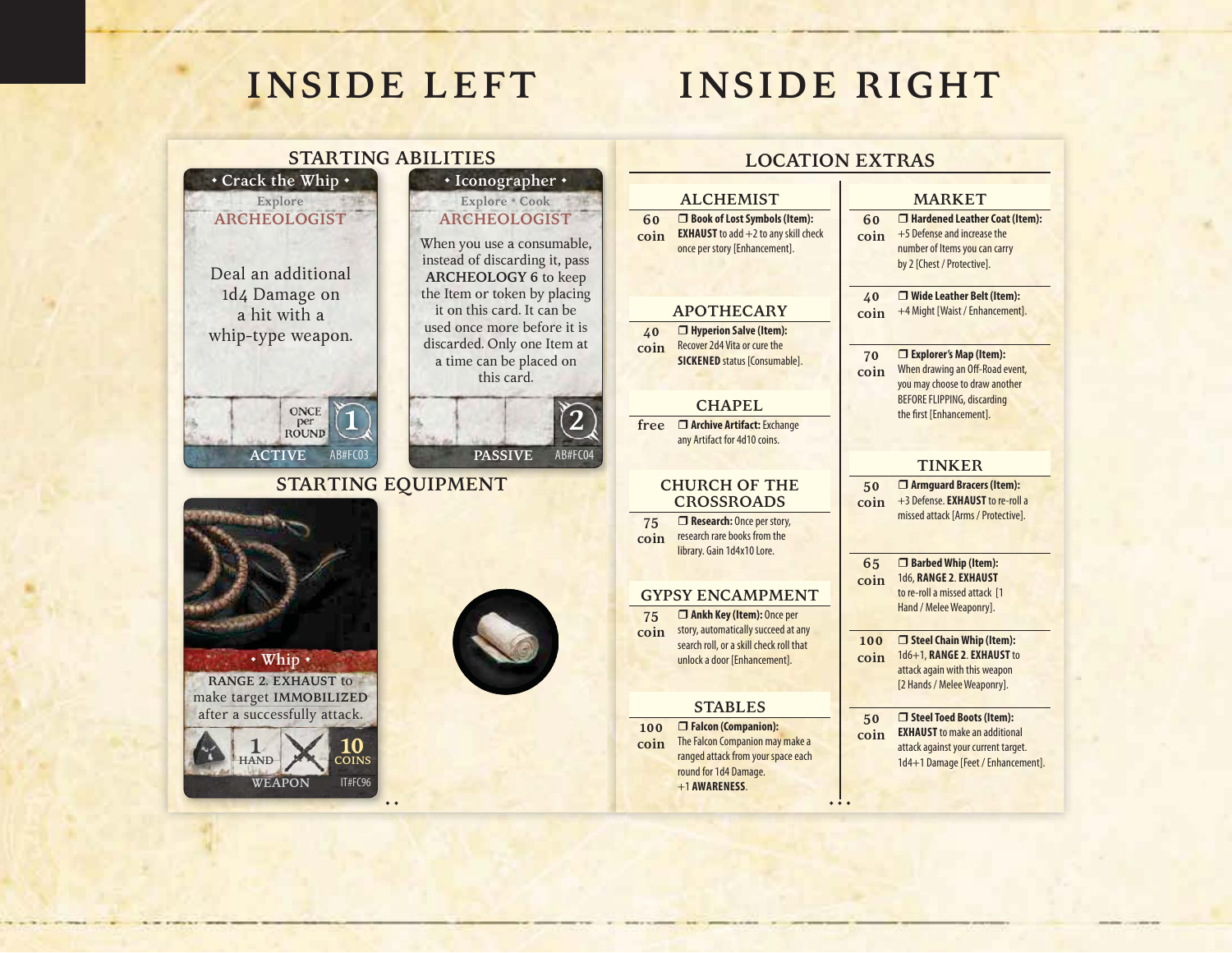## **FRONT**

### **LORE TREE**

| Lore | <b>AP</b>                                                                                                | <b>Choice One</b>                                                                                                                               | <b>Choice Two</b>                                                                                                                                     |
|------|----------------------------------------------------------------------------------------------------------|-------------------------------------------------------------------------------------------------------------------------------------------------|-------------------------------------------------------------------------------------------------------------------------------------------------------|
| 100  |                                                                                                          | $\Box$ +1 to Any Skill                                                                                                                          | $\Box$ +2 Max Vita                                                                                                                                    |
| 200  | $+1$                                                                                                     | You may re-roll a failed NERVE<br>check, once per chapter.                                                                                      | Give your allies $+1$ to their check in<br>removing the <b>SPOOKED</b> status.                                                                        |
| 350  | $+1$                                                                                                     | $\Box$ +1 NERVE                                                                                                                                 | <b>BI ABSORPTION 1 against Vampires.</b>                                                                                                              |
|      |                                                                                                          | 350 Lore: As a ghost, gain $+5$ Defense and $+1$ Max Ghost Points.                                                                              |                                                                                                                                                       |
| 500  | $+1$                                                                                                     | $\Box$ AVENGER: $+1$ Companion slot.<br>$\Box$ SAVAGE: Receive $+5$ Defense<br>against your Rage target.                                        | <b>NENGER:</b> Militia Companions<br>now cost you 20 coins.<br><b>SAVAGE:</b> Gain 1 extra Rage target.                                               |
| 650  | $+1$                                                                                                     | $\Box$ +1 Stride in combat                                                                                                                      | $\blacksquare$ +1 Max Power Point                                                                                                                     |
| 800  | $+1$                                                                                                     | $\Box$ +1 to Any Skill                                                                                                                          | $\mathbf{I}$ +5 Defense                                                                                                                               |
|      |                                                                                                          | 800 Lore: As a ghost, gain +5 Defense and +1 Max Ghost Points.                                                                                  |                                                                                                                                                       |
| 950  | $+1$                                                                                                     | $\Box$ You reduce the skirmish counter<br>by 2 when you successfully attack.                                                                    | $\Box$ Add +1 to your DMG Bonus.                                                                                                                      |
| 1100 | $+2$                                                                                                     | $\Box$ <b>AVENGER:</b> Gives allies the $+1$<br>damage bonus to ranged attacks.<br><b>SAVAGE:</b> Receive +5 Might<br>against your Rage target. | AVENGER: The damage you<br>inflict on your starting target<br>increases to $+3$ Damage.<br>SAVAGE: Gain the Mortal<br>creature type as a Rage target. |
| 1250 |                                                                                                          | $\blacksquare$ +4 Max Vita                                                                                                                      | $\blacksquare$ +1 to your rolls to resist<br>negative statuses.                                                                                       |
|      | 1250 Lore: As a ghost, gain $+5$ Defense and $+1$ Max Ghost Points. You may also retrain your Abilities. |                                                                                                                                                 |                                                                                                                                                       |
| 1400 | +1                                                                                                       | $\Box$ +1 Damage with melee weapons.                                                                                                            | $\Box$ You are now allowed to<br>use ranged weapons.                                                                                                  |
| 1550 | $+1$                                                                                                     | $\Box$ +5 Might                                                                                                                                 | $\overline{1}$ +5 Defense                                                                                                                             |
| 1700 | $+2$                                                                                                     | Gain $+10$ Might, $+1$ Damage<br>and -10 Defense, for one<br>combat per story.                                                                  | Choose 1 target in a combat and gain<br>+1 Attack against them, once per story.                                                                       |
|      |                                                                                                          |                                                                                                                                                 |                                                                                                                                                       |

### **AVENGING MADMAN**

The Avenging Madman has a soul driven mad by loss. At the end of a hard day's labor, he fell asleep in the barn amongst bails of hay. When next he awoke, the sun shining brightly overhead, the sight the greeted him will forever torment his memories. His entire family, massacred night by something clearly inhuman. But the body of his wife was not among the victims. Driven to the brink of insanity, he took his bail hook and followed the tracks to this land which is afflicted by things pulled straight from his nightmares. Rage is his purpose and revenge his weapon.

#### **C H O O S E A C H A R A C T E R F O C U S**

•

### **AVENGER**

Your newfound purpose is to avenge those that have perished at the hands of evil. Once per story, choose an option. You may not change it until the next story:

» The Avenger gives all other characters fighting the same foe as he is a +1 Damage to melee attacks.

OR

» At the start of an encounter, place a Tracking token on a target. As long as you do not change targets, you inflict +1 Damage against it.

### **SAVAGE**

Your rage becomes your most reliable weapon. Once per chapter, roll for a creature type to focus your hatred upon.

- » When hit by a creature of this type, they lose 1 Vita.
- » You may add half the value of your current Power Points to your Might, rounded down.

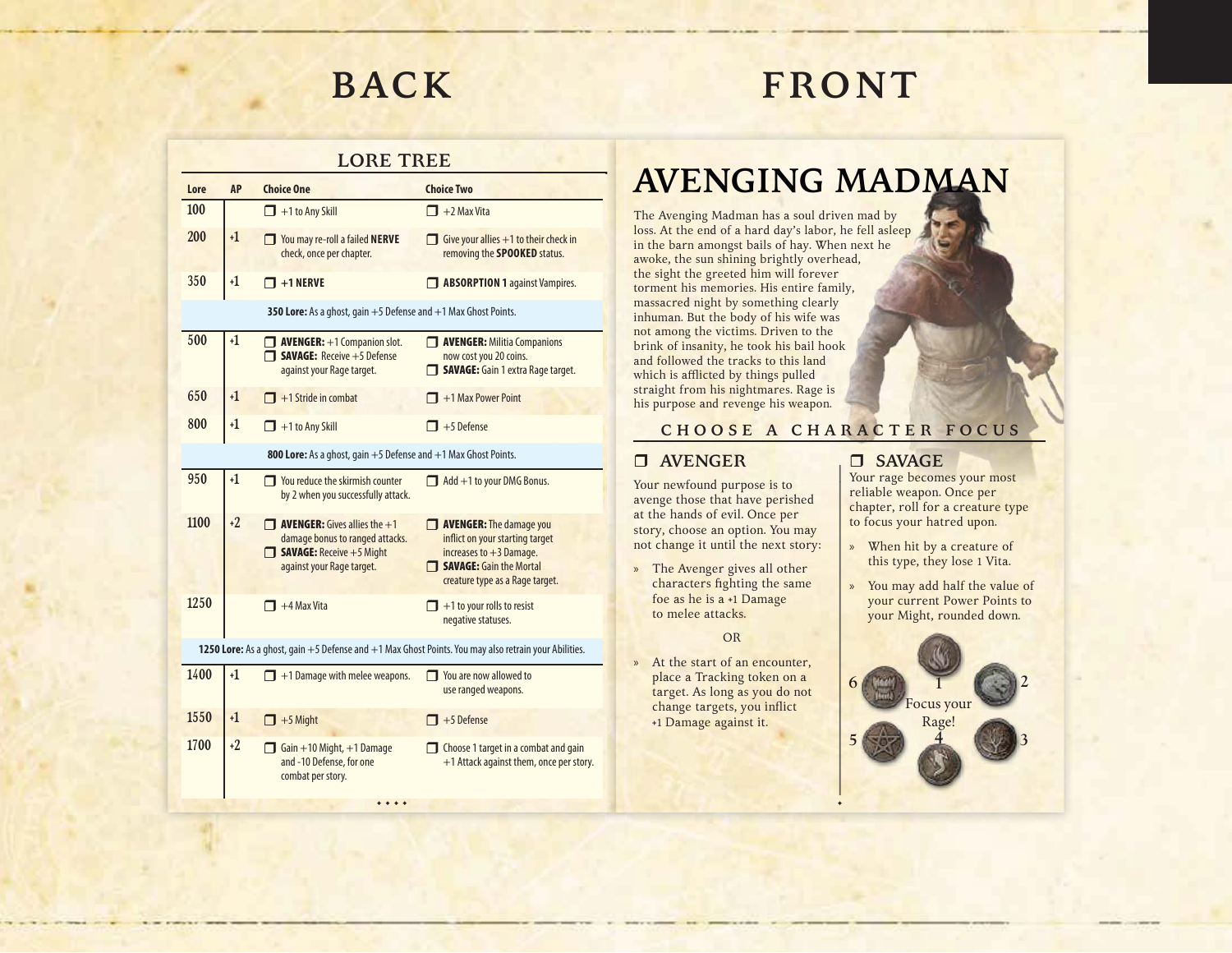## **INSIDE RIGHT**

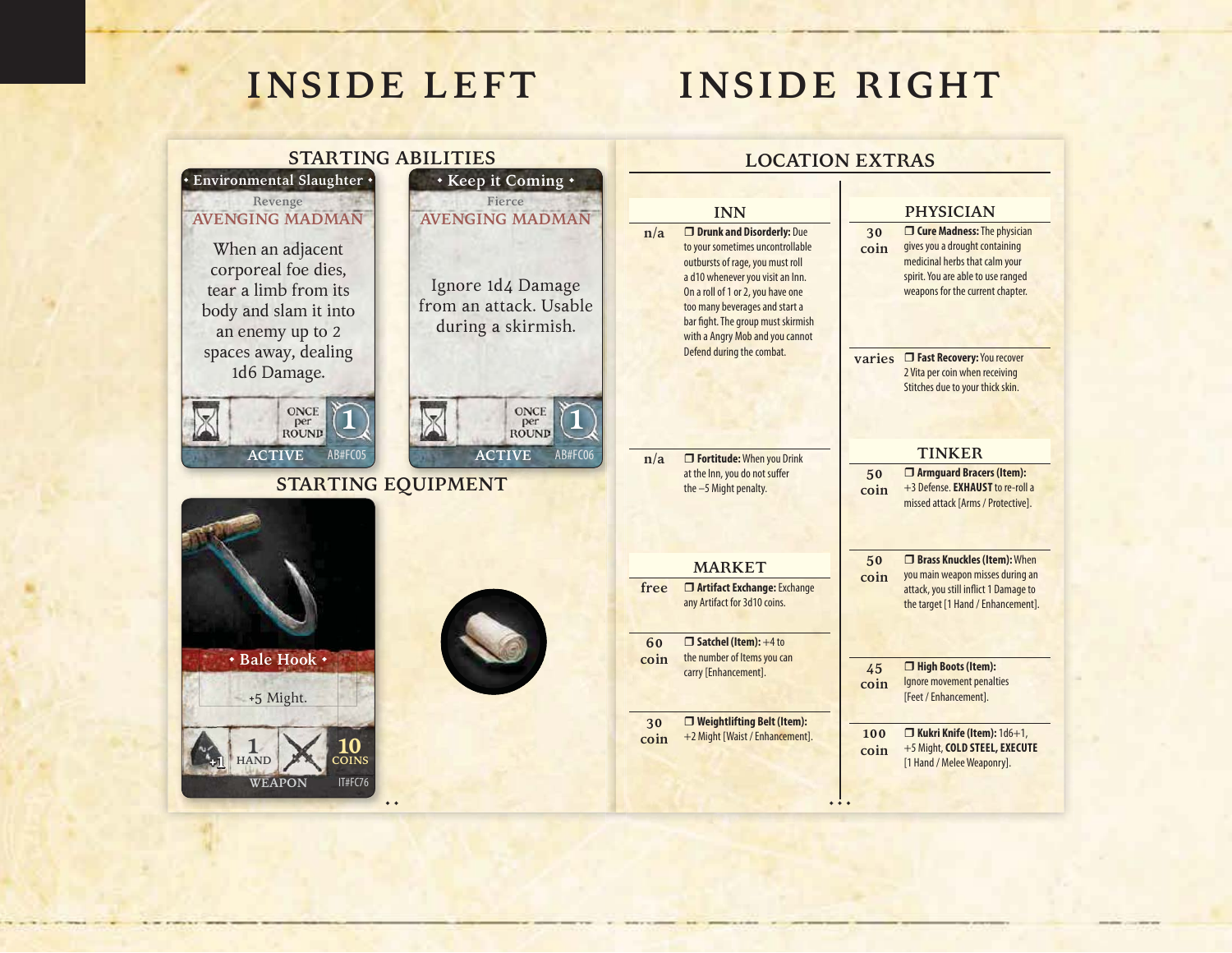# **FRONT**

#### **LORE TREE**

| LUIL<br>1 1 J L L |           |                                                                                                                                                                                                                                                                                                                  |                                                                                                                                                                                                                                       |
|-------------------|-----------|------------------------------------------------------------------------------------------------------------------------------------------------------------------------------------------------------------------------------------------------------------------------------------------------------------------|---------------------------------------------------------------------------------------------------------------------------------------------------------------------------------------------------------------------------------------|
| Lore              | <b>AP</b> | <b>Choice One</b>                                                                                                                                                                                                                                                                                                | <b>Choice Two</b>                                                                                                                                                                                                                     |
| 100               |           | $\Box$ +1 to Any Skill                                                                                                                                                                                                                                                                                           | $\Box$ +2 Max Vita                                                                                                                                                                                                                    |
| 200               | $+1$      | Sacrifice a Holy Water at any time<br>to reduce a skirmish counter by 1.                                                                                                                                                                                                                                         | $\Box$ +5 Defense                                                                                                                                                                                                                     |
| 350               | $+1$      | Re-roll a failed <b>FAITH</b><br>check, once per story.                                                                                                                                                                                                                                                          | Become <b>BLESSED</b> when you land a<br>killing blow against an Affliction. If<br>during last chapter of story, status<br>is not lost when story ends.                                                                               |
|                   |           | 350 Lore: As a ghost, gain $+5$ Defense and $+1$ Max Ghost Points.                                                                                                                                                                                                                                               |                                                                                                                                                                                                                                       |
| 500               | $+1$      | <b>BANISHER: Pass FAITH 9 to</b><br>make the one Spirit, Demonic,<br>or Undead foe lose a turn, once<br>per combat during your turn.<br>SANCTIFIER: Pass FAITH 9 to<br>create a Holy Water while adjacent<br>to a water feature on a map<br>(well, lake, fountain, etc.) while<br>Adventuring, once per chapter. | <b>BANISHER: Pass FAITH 10 to</b><br>cause 1d4 damage to all adjacent<br>Demonic, Undead and Spirit foes,<br>once per combat during your turn.<br>SANCTIFIER: Discard a Holy Water to<br>recover 2d4 Vita, once per chapter.          |
| 650               | $+1$      | $\Box$ +1 Max Power Point                                                                                                                                                                                                                                                                                        | $\Box$ +1 to Any Skill                                                                                                                                                                                                                |
| 800               | $+1$      | Regain 1d4 Vita when you visit a<br>chapel in town, once per chapter.                                                                                                                                                                                                                                            | $\Box$ +1 Damage with <b>FILLABLE</b> weapons.                                                                                                                                                                                        |
|                   |           | <b>800 Lore:</b> As a ghost, gain $+5$ Defense and $+1$ Max Ghost Points.                                                                                                                                                                                                                                        |                                                                                                                                                                                                                                       |
| 950               | $+1$      | Spend 2 Power Points to<br>remove Darkness from a<br>map, once per story.                                                                                                                                                                                                                                        | Once per chapter, pass <b>FAITH 10</b> to gain<br>a Prayer when visiting a town Chapel.                                                                                                                                               |
| 1100              | $+2$      | $\Box$ +1 Max Power Point                                                                                                                                                                                                                                                                                        | $\Box$ Add +1 to your DMG Bonus.                                                                                                                                                                                                      |
| 1250              |           | $\mathbf{I}$ +5 Might                                                                                                                                                                                                                                                                                            | $\Box$ +5 Defense                                                                                                                                                                                                                     |
|                   |           |                                                                                                                                                                                                                                                                                                                  | 1250 Lore: As a ghost, gain +5 Defense and +1 Max Ghost Points. You may also retrain your Abilities.                                                                                                                                  |
| 1400              | $+1$      | <b>ABSORPTION 1 vs. Demonic,</b><br><b>Spirits and Undead Foes.</b>                                                                                                                                                                                                                                              | <b>T</b> ABSORPTION 2 vs. Snare<br>and PUSH damage.                                                                                                                                                                                   |
| 1550              | $+1$      | $\Box$ +1 to Any Skill                                                                                                                                                                                                                                                                                           | <b>Pass FAITH 11 at the beginning of</b><br>each story to receive a Prayer.                                                                                                                                                           |
| 1700              | $+2$      | <b>BANISHER:</b> Once per combat,<br>┒<br>spend 1 Power Point to mark<br>one non-Mortal creature<br>with the Rite of Banishment.<br>They lose 1 Vita per round.<br><b>SANCTIFIER: Gain an</b><br>additional Companion slot.                                                                                      | <b>BANISHER:</b> Gain immunity<br>to POSSESSION and<br><b>LYCANTHROPIC statuses.</b><br>$\Box$ SANCTIFIER: Pass FAITH 12 to<br>bring an ally back from Limbo into<br>ghost form with 5 Ghost Points.<br>One attempt at time of death. |
|                   |           |                                                                                                                                                                                                                                                                                                                  |                                                                                                                                                                                                                                       |

### **EXORCIST**

The Exorcist is a priest of sound mind and body, whose training and purpose are to seek out those evil forces and beings that wreak havoc on our world. He is a true spiritual warrior, armed and ready to go head-to-head against those things that have crept up from the cracks of hell to torment mankind.



### **C H O O S E A C H A R A C T E R F O C U S**

•

»

#### **SANCTIFIER**

Your mission is to cleanse the world of evil and bring it back towards the light. As a sanctifier, you use your gifts to seek out that which has become tainted and transform it back into its proper form.

- » You may not sacrifice Companions in order to avoid an attack or taking damage. Instead, you receive +2 Max Vita for every Companion you have.
- » You may choose to consume holy water to heal 1d6 Vita to you or your allies, divided as you choose.

### **BANISHER**

Your keen senses for sniffing out the diabolic has empowered you to eliminate these wicked influences and send them back from whence they came. You are driven to find and vanquish those that are not welcome among mortals, banishing them to oblivion.

» Cause +1 Damage to attacks against the following creature types:



 Receive +2 Damage to Terrifying versions of these creatures.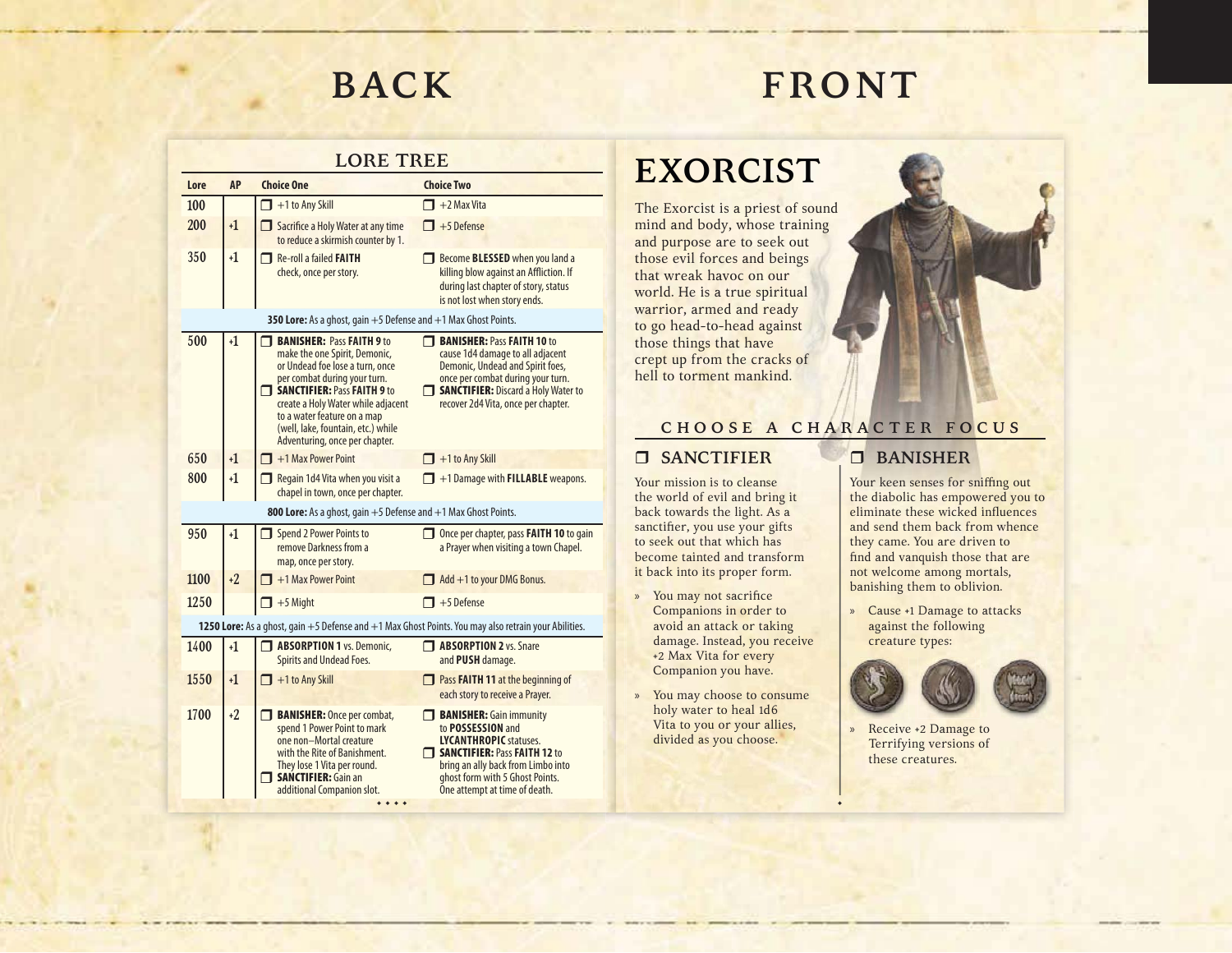## **INSIDE RIGHT**

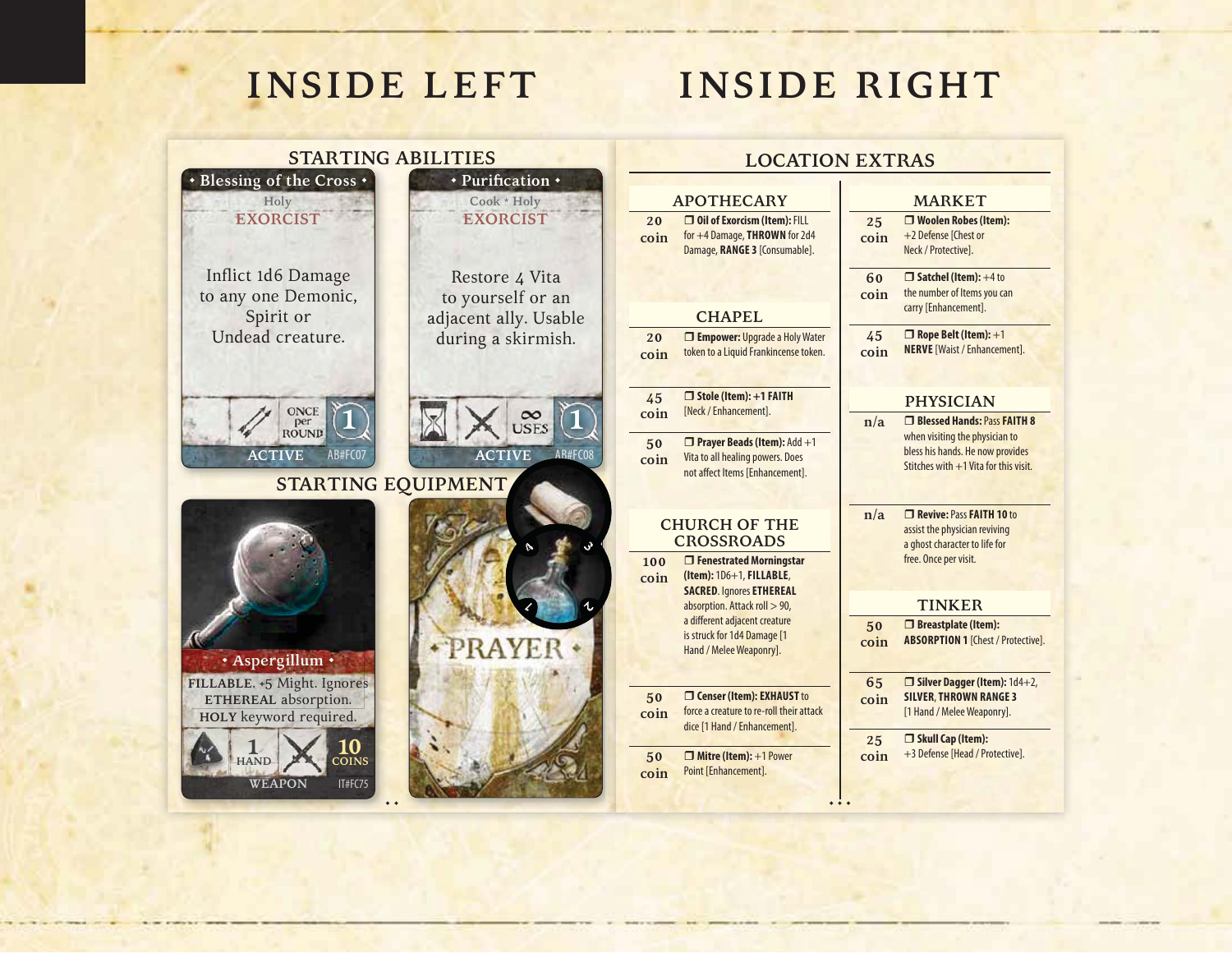## **FRONT**

#### **LORE TREE**

| Lore                                                                                                 | <b>AP</b> | <b>Choice One</b>                                                                                                                                                                                                                                      | <b>Choice Two</b>                                                                                                                                                                                                                                                    |
|------------------------------------------------------------------------------------------------------|-----------|--------------------------------------------------------------------------------------------------------------------------------------------------------------------------------------------------------------------------------------------------------|----------------------------------------------------------------------------------------------------------------------------------------------------------------------------------------------------------------------------------------------------------------------|
| 100                                                                                                  |           | $\Box$ +1 to Any Skill                                                                                                                                                                                                                                 | $\Box$ +2 Max Vita                                                                                                                                                                                                                                                   |
| 200                                                                                                  | $+1$      | Prevent one ranged foe from moving<br>during their turn, once per combat.                                                                                                                                                                              | Prevent one ranged foe from<br>targeting you, once per combat.                                                                                                                                                                                                       |
| 350                                                                                                  | $+1$      | $\Box$ +5 Might                                                                                                                                                                                                                                        | $\blacksquare$ +5 Defense                                                                                                                                                                                                                                            |
|                                                                                                      |           | 350 Lore: As a ghost, gain +5 Defense and +1 Max Ghost Points.                                                                                                                                                                                         |                                                                                                                                                                                                                                                                      |
| 500                                                                                                  | $+1$      | <b>CHANNELER:</b> If you are the Leader<br>traveling Off-Road, draw two<br>Off-Road cards and choose which<br>to encounter, discarding the other.<br><b>TELEKINETIC: Adds the</b><br><b>THROWN</b> keyword to any<br>melee weapon she uses.            | <b>CHANNELER:</b> +1 Damage vs.<br>Spirits, and add +1 to any Skill<br>challenge involving Spirits.<br>TELEKINETIC: Spend 3 Power Points<br>to avoid any Stride penalties and<br>gain <b>ABSORPTION 1</b> against Snares<br>on the current Adventure Map.            |
| 650                                                                                                  | $+1$      | $\Box$ +1 Max Power Point                                                                                                                                                                                                                              | $\blacksquare$ +1 AWARENESS                                                                                                                                                                                                                                          |
| 800                                                                                                  | $+1$      | $\Box$ Add +1d4 to any die<br>roll, once per story.                                                                                                                                                                                                    | Move a Search token within sight<br>on the map to a space adjacent<br>to you, once per chapter.                                                                                                                                                                      |
|                                                                                                      |           | 800 Lore: As a ghost, gain $+5$ Defense and $+1$ Max Ghost Points.                                                                                                                                                                                     |                                                                                                                                                                                                                                                                      |
| 950                                                                                                  | $+1$      | <b>CHANNELER:</b> Summon a Poltergeist<br>instead of a Restless Spirit.<br>$\Box$ TELEKINETIC: When you<br>are ETHEREAL, a swarm of<br>debris circles you, causing 1<br>Damage within AURA 1.                                                          | <b>CHANNELER:</b> Once per chapter,<br>you may choose to not draw a<br>Road Event while you are the<br>Leader on the World Map.<br>TELEKINETIC: Trade with<br>one ally in sight.                                                                                     |
| 1100                                                                                                 | $+2$      | $\Box$ +1 Max Power Point                                                                                                                                                                                                                              | $\Box$ +5 Defense                                                                                                                                                                                                                                                    |
| 1250                                                                                                 |           | $\Box$ +1 to search rolls                                                                                                                                                                                                                              | Ignore Snare damage from a<br>failed Search, once per chapter.                                                                                                                                                                                                       |
| 1400                                                                                                 | $+1$      | Add +1 to your DMG Bonus.                                                                                                                                                                                                                              | $\Box$ +5 Might                                                                                                                                                                                                                                                      |
| 1250 Lore: As a ghost, gain +5 Defense and +1 Max Ghost Points. You may also retrain your Abilities. |           |                                                                                                                                                                                                                                                        |                                                                                                                                                                                                                                                                      |
| 1550                                                                                                 | $+1$      | <b>CHANNELER: During a "Choose</b><br>Your Path" moment, you may<br>read the outcome of the first<br><b>Story Moments referenced before</b><br>making a choice, once per story.<br><b>TELEKINETIC:</b> Add $+1$ space<br>to the Psychokinesis ability. | <b>CHANNELER:</b> The cost to summon<br>a Restless Spirit or Poltergeist is<br>reduced to 3 Power Points.<br>TELEKINETIC: As long as you have at<br>least 1 Power Point, you may choose<br>one target to mentally attack for 2<br>Damage per round, once per combat. |
| 1700                                                                                                 | $+2$      | $\blacksquare$ +1 Max Power Point                                                                                                                                                                                                                      | Add +1 to your DMG Bonus.                                                                                                                                                                                                                                            |
|                                                                                                      |           |                                                                                                                                                                                                                                                        |                                                                                                                                                                                                                                                                      |

### **TELEPATH**

A talented mentalist who can access unique and powerful psychic abilities. She has long hidden her talents from family and friends, fearing that she would be outcast as a freak. But after seeing visions in her mind's eye, that of evil spreading across the land, she realized that her gifts could help in staunching the flow of corruption.



### **C H O O S E A C H A R A C T E R F O C U S**

•

#### **CHANNELER**

Your connection to the spirit world has been strong since birth, and you often converse with the ghosts of those who have passed on.

- » When an ally becomes a ghost, they gain +2 Ghost Points as long as you have at least 1 Power Point when they die.
- » Once per story, you may spend 5 Power Points to summon a Restless Spirit to fight on your side for one combat. You must have an open Companion slot to do this.

### **TELEKINETIC**

You are strong in the manipulation of matter and moving objects with your thoughts.

- » You are fond of your ability to throw another being with the force of your mind. Use one less Power Point when using the Psychokinesis ability.
- Receive +**1 RANGE** with **THROWN** weapons.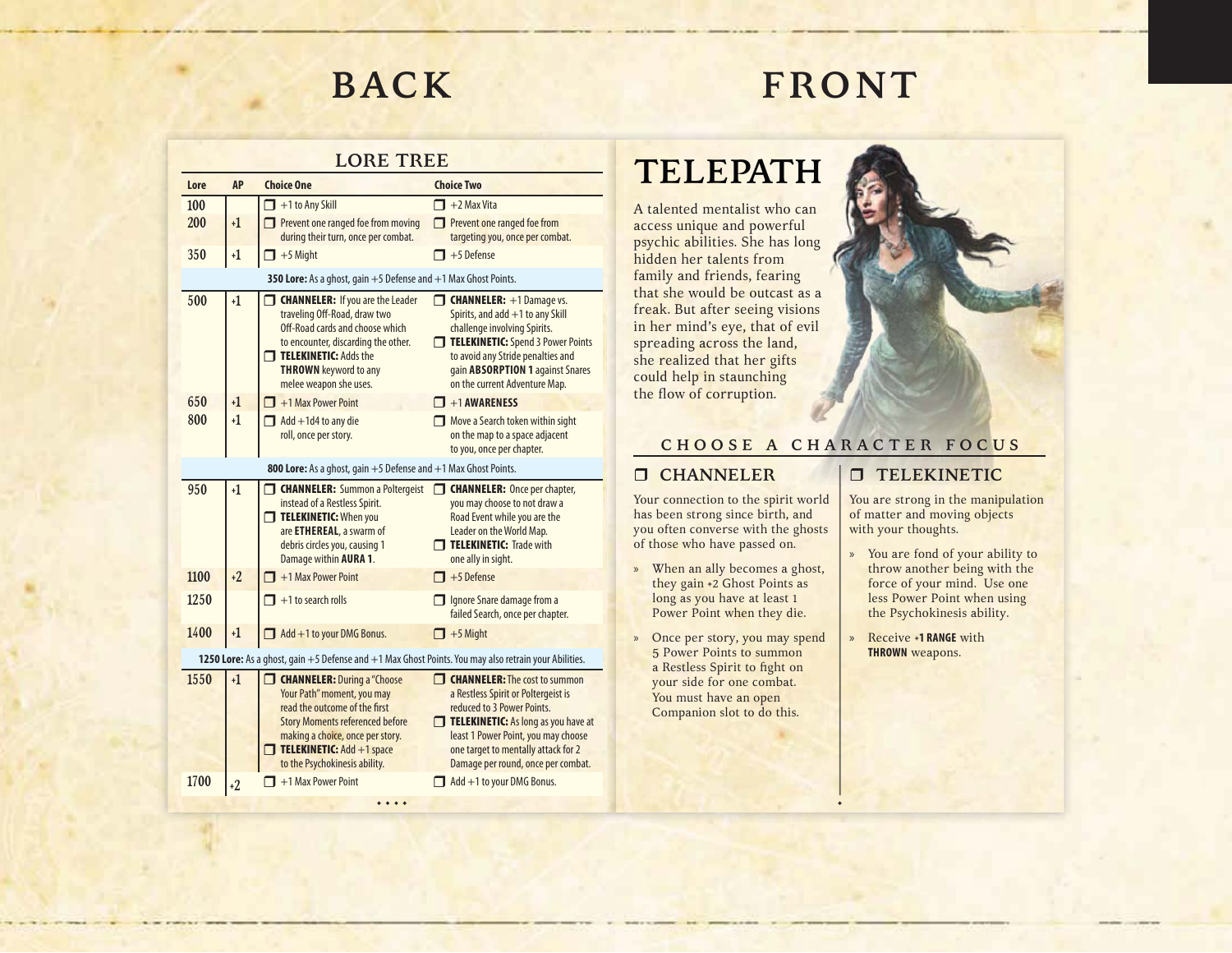• •

**+1**

1 **HAND**

## **INSIDE RIGHT**



• • •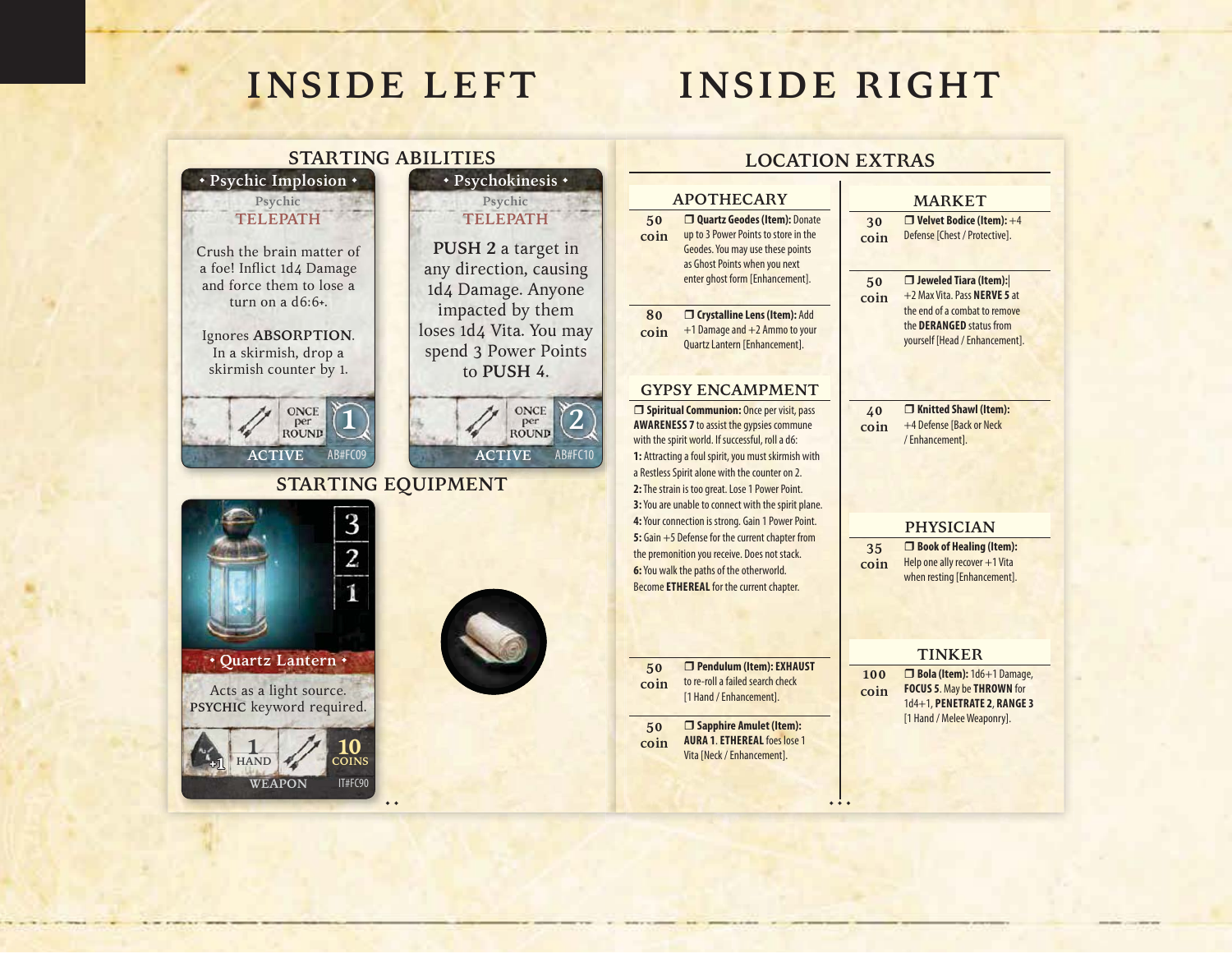# **FRONT**

#### **LORE TREE**

| Lore | <b>AP</b>                                                          | <b>Choice One</b>                                                                                                                                                             | <b>Choice Two</b>                                                                                                                                                                                                 |
|------|--------------------------------------------------------------------|-------------------------------------------------------------------------------------------------------------------------------------------------------------------------------|-------------------------------------------------------------------------------------------------------------------------------------------------------------------------------------------------------------------|
| 100  |                                                                    | $\Box$ +1 to Any Skill                                                                                                                                                        | $\blacksquare$ +2 Max Vita                                                                                                                                                                                        |
| 200  | $+1$                                                               | $\blacksquare$ +1 Damage to Occultist's.                                                                                                                                      | <b>ABSORPTION 1 vs. Occultist's.</b>                                                                                                                                                                              |
| 350  | $+1$                                                               | $\Box$ +1 Ammo with ranged weapons.                                                                                                                                           | $\Box$ +1 Damage with <b>THROWN</b> weapons.                                                                                                                                                                      |
|      |                                                                    | 350 Lore: As a ghost, gain +5 Defense and +1 Max Ghost Points.                                                                                                                |                                                                                                                                                                                                                   |
| 500  | $+1$                                                               | <b>BOUNTY HUNTER: Gain</b><br>2 bounties at a time.<br>$\Box$ INQUISITOR: Add +1 to<br>your Inquisition rolls.                                                                | <b>BOUNTY HUNTER: Increase your</b><br>bounty reward to 2d6 Coins.<br>$\Box$ INQUISITOR: Add +2 to a<br>Inquisition roll, once per chapter.                                                                       |
| 650  | $+1$                                                               | $\blacksquare$ +1 Max Power Point                                                                                                                                             | $+1$ Stride                                                                                                                                                                                                       |
| 800  | $+1$                                                               | Place a Tracking token on any one<br>foe per combat. All ranged attacks<br>verse this target receive $+5$ Might.                                                              | $\blacksquare$ +5 Defense                                                                                                                                                                                         |
|      | 800 Lore: As a ghost, gain $+5$ Defense and $+1$ Max Ghost Points. |                                                                                                                                                                               |                                                                                                                                                                                                                   |
| 950  | $+1$                                                               | $\Box$ Add +1 to your DMG Bonus.                                                                                                                                              | $\Box$ Gain +2 to ranged damage.                                                                                                                                                                                  |
| 1100 | $+2$                                                               | <b>BOUNTY HUNTER:</b> Also receive the<br>coin award for your bounty if they<br>were killed while adjacent to you.<br>$\Box$ INQUISITOR: Add +1 to<br>your Inquisition rolls. | <b>THE BOUNTY HUNTER:</b> Gain $+5$<br>Defense against your bounty.<br>$\Box$ INQUISITOR: If you roll a d6:6+<br>during an Inquisition, you gain an Item.                                                         |
| 1250 |                                                                    | $\blacksquare$ +5 Defense                                                                                                                                                     | $\Box$ +5 Might                                                                                                                                                                                                   |
|      |                                                                    | 1250 Lore: As a ghost, gain +5 Defense and +1 Max Ghost Points. You may also retrain your Abilities.                                                                          |                                                                                                                                                                                                                   |
| 1400 | $+1$                                                               | $\Box$ Gain +1 Item slot of your choice.                                                                                                                                      | $\Box$ +1 to Any Skill                                                                                                                                                                                            |
| 1550 | $+1$                                                               | $\Box$ +1 Max Power Point                                                                                                                                                     | $\Box$ Receive two attacks with one                                                                                                                                                                               |
|      |                                                                    |                                                                                                                                                                               | ranged weapon the first round of<br>combat. Cannot use the Tracker<br>ability when doing this.                                                                                                                    |
| 1700 | $+2$                                                               | <b>BOUNTY HUNTER:</b> $+5$ Might and<br>+1 Damage with ranged weapons.<br>$\Box$ INQUISITOR: $+5$ Might and<br>+1 Damage with Swords.                                         | BOUNTY HUNTER: Choose 1 target<br>in combat and gain $+1$ Attack<br>against them, once per story.<br>INQUISITOR: Spend 1 Power Point<br>to negate Coven effects for non-<br>Affliction Occultist's for one round. |

• • • •

### **WITCH HUNTER**

The Witch Hunter is a fanatical bounty hunter who adheres to a strict code of honor and is sworn to purge the world of evil. He is a member of a sect of inquisitors that have hidden behind those in power for centuries, advising and influencing. He is an accomplished huntsman and tracker, using his skills as a weapons specialist and marksman to hunt the creatures of the night. The Witch Hunter is a decisive and trained interrogator. With his knowledge of the Malleus Maleficarum, he inflicts his own brand of justice.

### **C H O O S E A C H A R A C T E R F O C U S**

•

### **INQUISITOR**

You are a master of interrogation and information gathering. You may Interrogate a Mortal creature instead of killing them. If your attack would kill the target, roll a d6 on the effectiveness or your interrogation:

- 1. Your efforts have killed your target. Lose 1 Lore for your brutality.
- 2. Your target refuses to talk. Nothing happens.
- 3. Your newfound knowledge allows you to regain 1 Power Point.
- 4. You convince them to reveal a useful resource. Draw 1 Item card.
- 5. You learn useful information that allows the group to flee their next skirmish, if you are the Leader.
- 6. Gain +5 Might against the next Affliction. Not stackable.

### **BOUNTY HUNTER**

At the beginning of each story, roll a d6 to determine your target bounty. Each time you land a killing blow against that creature type, you gain 1d6 extra coins. You may re–roll your bounty every time you enter a new town.